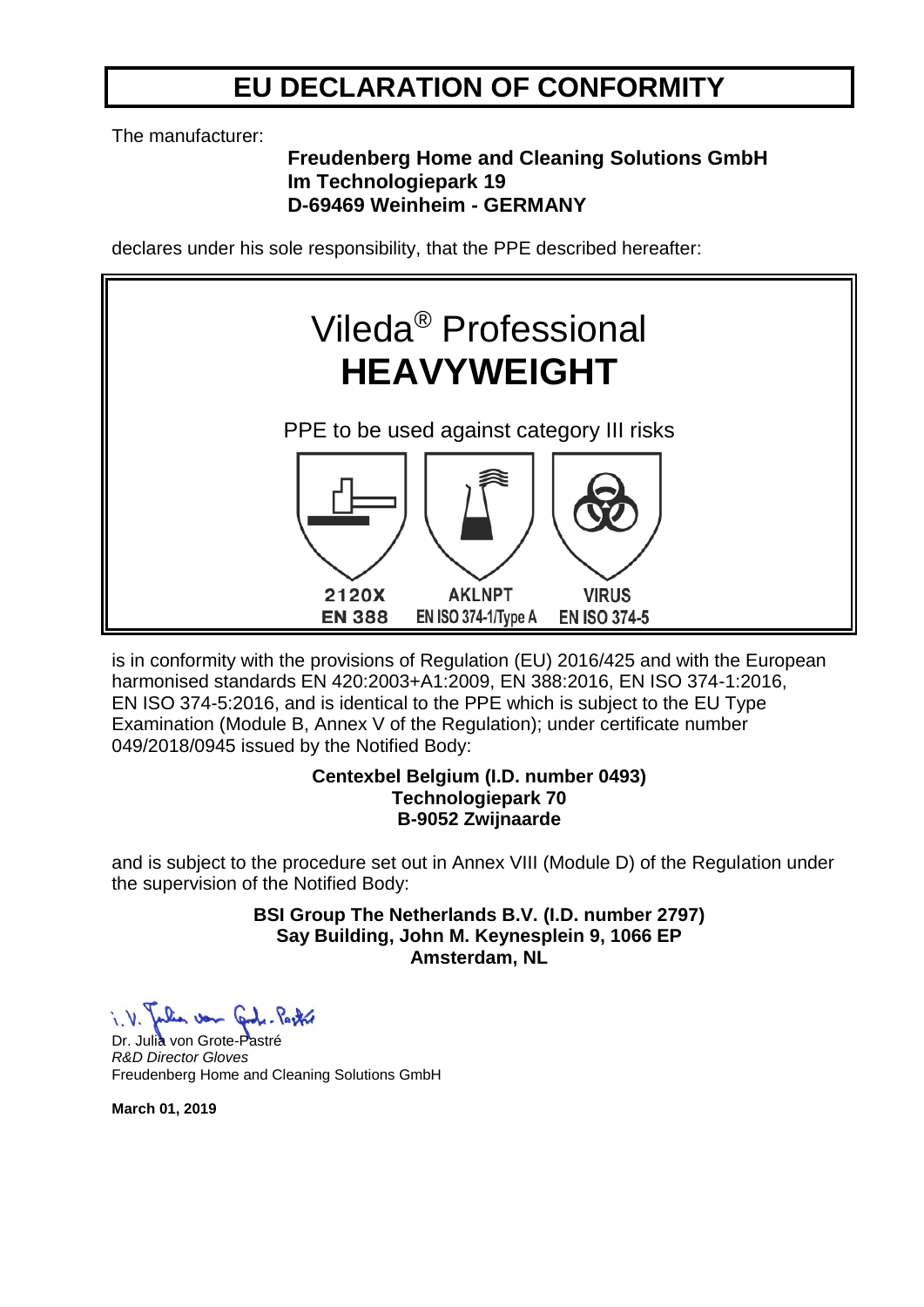Höhnerweg 2-4 Bau 149 Phone +49 6201 80 4336 Fax +49 6201 88 4339

## **DECLARACIÓN UE DE CONFORMIDAD**

El fabricante:

### **Freudenberg Home and Cleaning Solutions GmbH Im Technologiepark 19 D-69469 Weinheim - GERMANY**

declara bajo su única responsabilidad que el EPI descrito a continuación:



es conforme con las disposiciones del Reglamento (UE) 2016/425 y las normas armonizadas europeas EN 420:2003+A1:2009, EN 388:2016, EN ISO 374-1:2016, EN ISO 374-5:2016, y es idéntico al EPI que está sujeto al examen UE de tipo (módulo B, anexo V del Reglamento); con el número de certificado 049/2018/0945 expedido por el organismo notificado:

#### **Centexbel Belgium (I.D. number 0493) Technologiepark 70 B-9052 Zwijnaarde**

y está sujeto al procedimiento establecido en el anexo VIII (módulo D) del Reglamento bajo la supervisión del organismo notificado:

> **BSI Group The Netherlands B.V. (I.D. number 2797) Say Building, John M. Keynesplein 9, 1066 EP Amsterdam, NL**

Julia von Code-Partie

Dr. Julia von Grote-Pastré *R&D Director Gloves* Freudenberg Home and Cleaning Solutions GmbH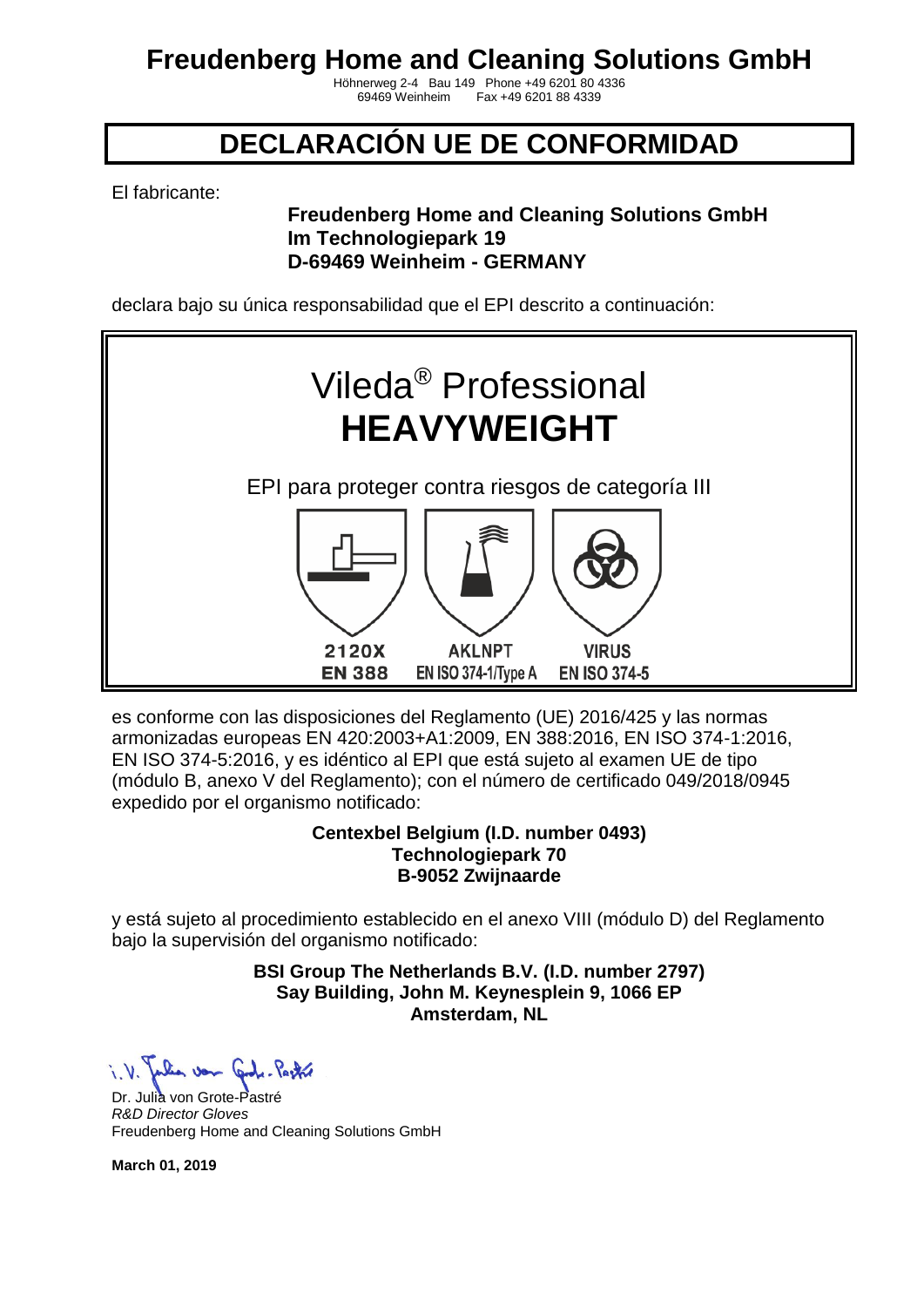Höhnerweg 2-4 Bau 149 Phone +49 6201 80 4336 Fax +49 6201 88 4339

# **EU PROHLÁŠENÍ O SHODĚ**

Výrobce:

### **Freudenberg Home and Cleaning Solutions GmbH Im Technologiepark 19 D-69469 Weinheim - GERMANY**

na vlastní odpovědnost prohlašuje, že OOP dále popsané:



je v souladu s ustanoveními směrnice (EU) 2016/425 a s evropskými harmonizovanými normami EN 420:2003+A1:2009, EN 388:2016, EN ISO 374-1:2016, EN ISO 374-5:2016 a je identický s OOP, který je předmětem EU přezkoumání typu (modul B, příloha V směrnice); pod číslem certifikátu 049/2018/0945 vydaného oznámeným subjektem:

#### **Centexbel Belgium (I.D. number 0493) Technologiepark 70 B-9052 Zwijnaarde**

a je předmětem postupu stanoveného v příloze VIII (Modul D) směrnice pod dozorem oznámeného subjektu:

> **BSI Group The Netherlands B.V. (I.D. number 2797) Say Building, John M. Keynesplein 9, 1066 EP Amsterdam, NL**

Dr. Julia von Grote-Pastré *R&D Director Gloves* Freudenberg Home and Cleaning Solutions GmbH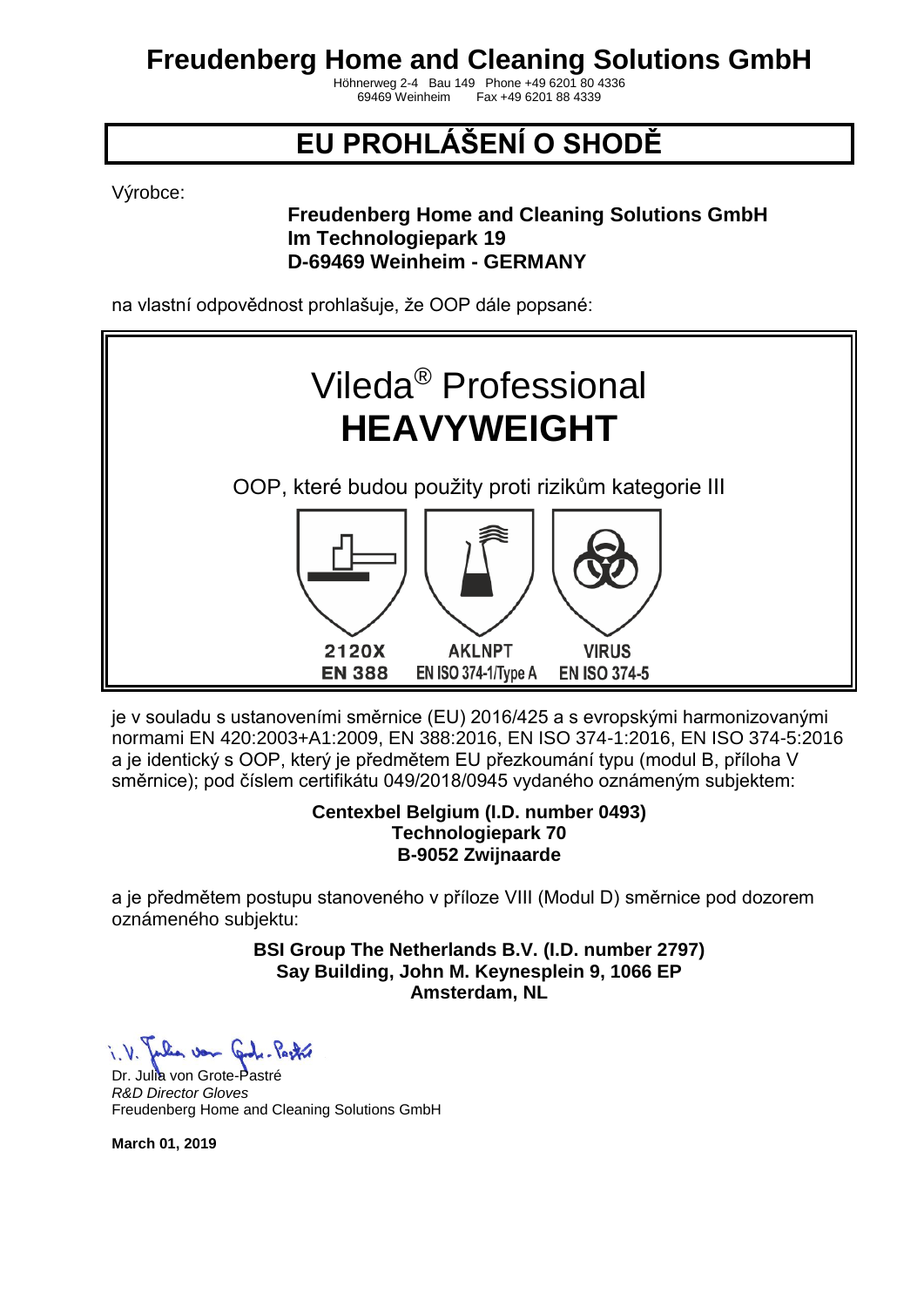Höhnerweg 2-4 Bau 149 Phone +49 6201 80 4336 Fax +49 6201 88 4339

### **EU-OVERENSSTEMMELSESERKLÆRING**

Producenten:

### **Freudenberg Home and Cleaning Solutions GmbH Im Technologiepark 19 D-69469 Weinheim - GERMANY**

erklærer under eneansvar, at PPE, der er beskrevet i det følgende:



er i overensstemmelse med bestemmelserne i Forordning (EU) 2016/425 og med europæiske harmoniserede standarder EN 420:2003+A1:2009, EN 388:2016, EN ISO 374-1:2016, EN ISO 374-5:2016 og er identisk med de PPE, der er underlagt EU-typeundersøgelsen (Modul B, Bilag V i forordningen), under certifikatnummer 049/2018/0945 udstedt af testlaboratoriet:

#### **Centexbel Belgium (I.D. number 0493) Technologiepark 70 B-9052 Zwijnaarde**

og er underlagt den procedure, der er fastlagt i Bilag VIII (Modul D) i forordningen under overvågning af testlaboratoriet:

> **BSI Group The Netherlands B.V. (I.D. number 2797) Say Building, John M. Keynesplein 9, 1066 EP Amsterdam, NL**

Julia von Code-Pastre

Dr. Julia von Grote-Pastré *R&D Director Gloves* Freudenberg Home and Cleaning Solutions GmbH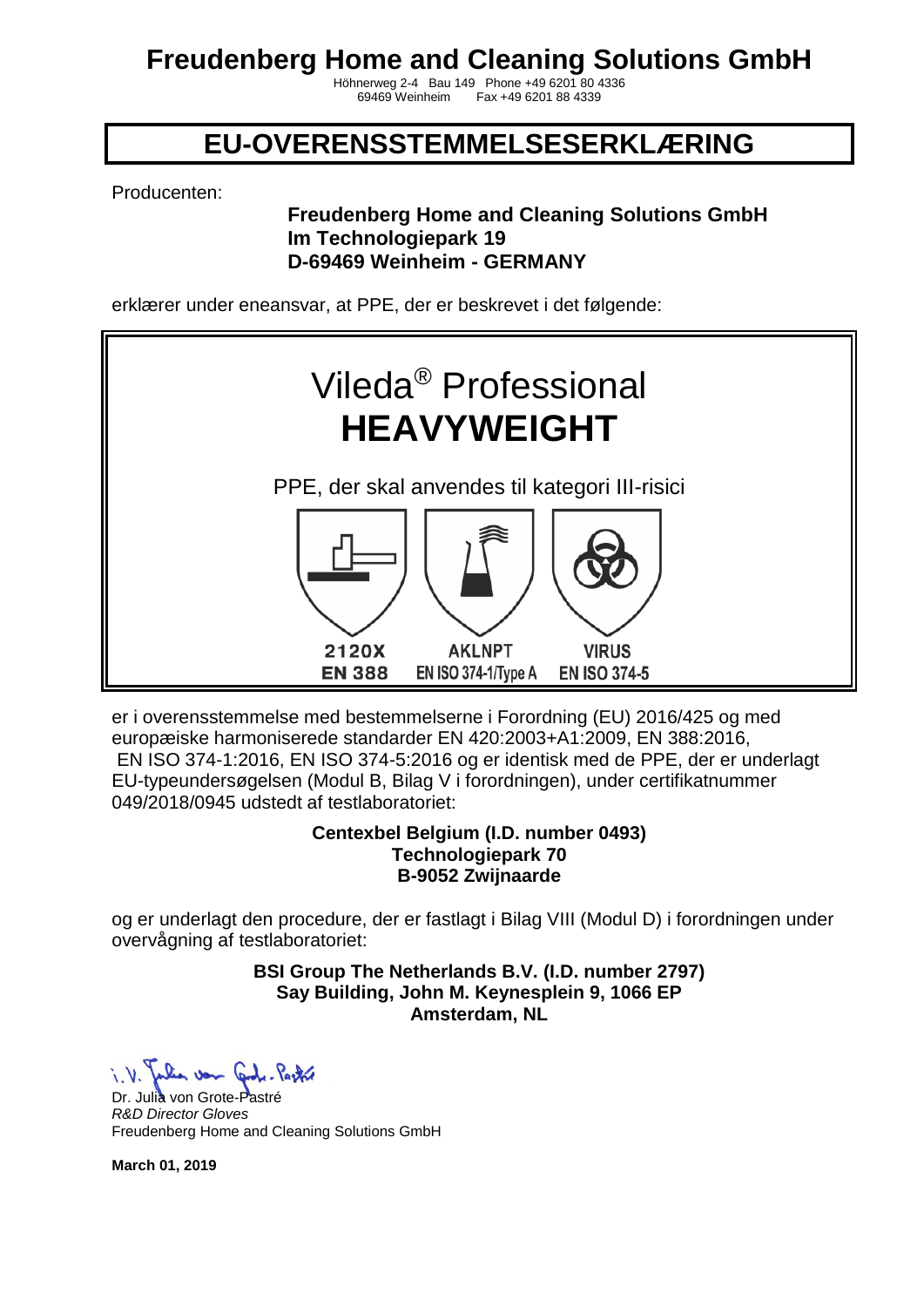Höhnerweg 2-4 Bau 149 Phone +49 6201 80 4336 Fax +49 6201 88 4339

## **EU-KONFORMITÄTSERKLÄRUNG**

Der Hersteller:

### **Freudenberg Home and Cleaning Solutions GmbH Im Technologiepark 19 D-69469 Weinheim - GERMANY**

erklärt in alleiniger Verantwortung, dass die nachstehend beschriebene PSA:



die Vorschriften der Verordnung (EU) 2016/425 und der harmonisierten Europäischen Normen EN 420:2003+A1:2009, EN 388:2016, EN ISO 374-1:2016, EN ISO 374-5:2016 erfüllt und identisch ist mit der PSA, die der EU-Baumusterprüfung (Modul B, Anhang V der Verordnung) unterliegt; die notifizierte Stelle

#### **Centexbel Belgium (I.D. number 0493) Technologiepark 70 B-9052 Zwijnaarde**

hat dafür die EU-Baumusterprüfbescheinigung mit der Nummer 049/2018/0945 ausgestellt. Ferner unterliegt die beschriebene PSA der Aufsicht der notizifierten Stelle:

> **BSI Group The Netherlands B.V. (I.D. number 2797) Say Building, John M. Keynesplein 9, 1066 EP Amsterdam, NL**

gemäß dem in Anhang VIII (Modul D) der Verordnung beschriebenen Verfahren.

Julia von Cont. Partie

Dr. Julia von Grote-Pastré *R&D Director Gloves* Freudenberg Home and Cleaning Solutions GmbH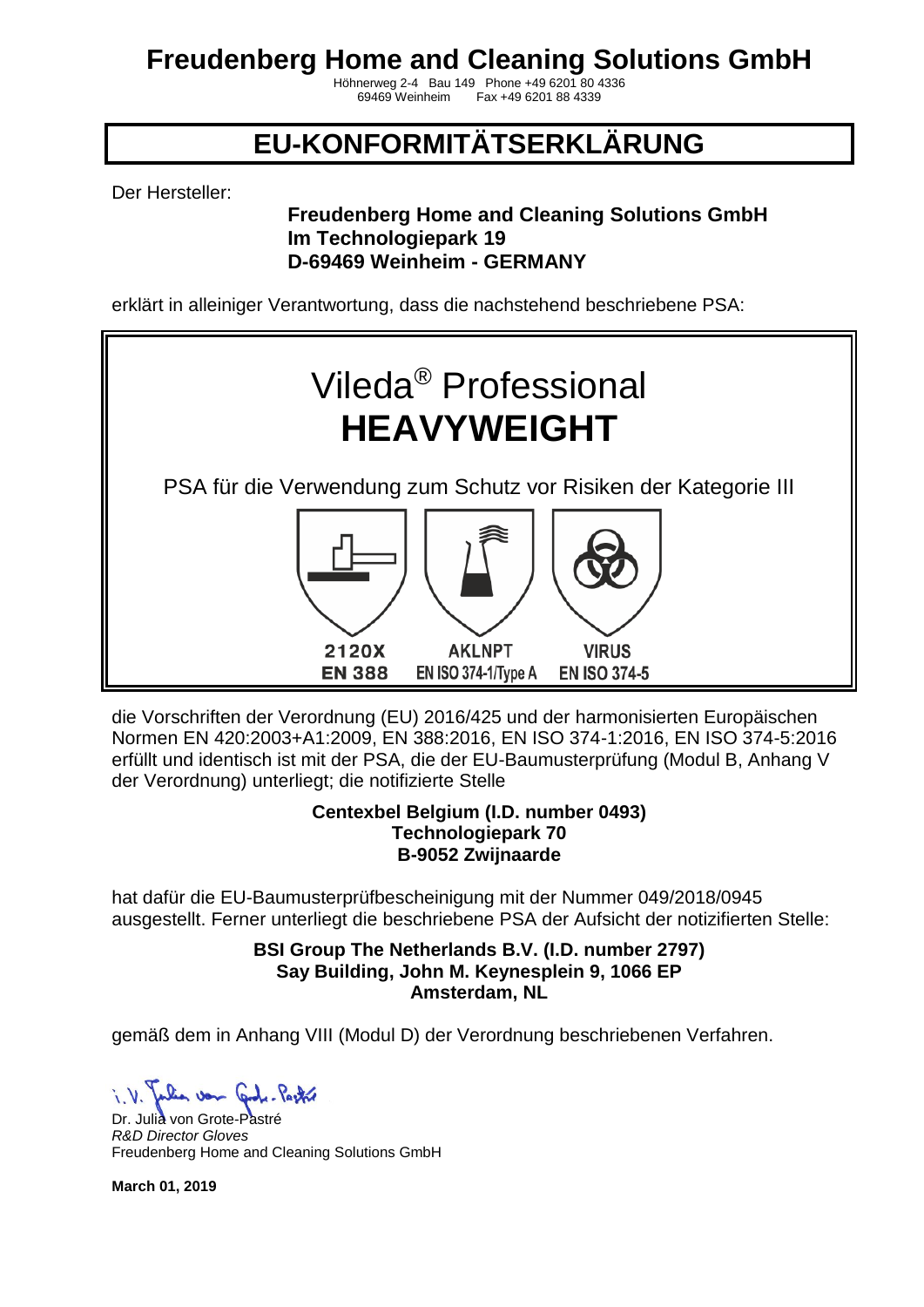Höhnerweg 2-4 Bau 149 Phone +49 6201 80 4336 Fax +49 6201 88 4339

### **ΔΗΛΩΣΗ ΣΥΜΜΟΡΦΩΣΗΣ ΕΕ**

Ο κατασκευαστής:

### **Freudenberg Home and Cleaning Solutions GmbH Im Technologiepark 19 D-69469 Weinheim - GERMANY**

δηλώνει με αποκλειστική του ευθύνη ότι το μέσο ατομικής προστασίας που περιγράφεται κάτωθι:



συμμορφώνεται προς τις διατάξεις του κανονισμού (ΕΕ) 2016/425 και προς τα ευρωπαΪκά εναρμονισμένα πρότυπα EN 420:2003+A1:2009, EN 388:2016, EN ISO 374-1:2016, EN ISO 374-5:2016, είναι δε πανομοιότυπο με το μέσο ατομικής προστασίας που υπόκειται σε εξέταση τύπου ΕΕ (Ενότητα Β, Παράρτημα V του κανονισμού), με αριθμό πιστοποιητικού 049/2018/0945, εκδοθέντος από τον κοινοποιημένο οργανισμό:

### **Centexbel Belgium (I.D. number 0493) Technologiepark 70 B-9052 Zwijnaarde**

και υπόκειται στη διαδικασία που ορίζεται στο Παράρτημα VIII (Ενότητα D) του κανονισμού, υπό την επίβλεψη του κοινοποιημένου οργανισμού:

### **BSI Group The Netherlands B.V. (I.D. number 2797) Say Building, John M. Keynesplein 9, 1066 EP Amsterdam, NL**

Dr. Julia von Grote-Pastré *R&D Director Gloves* Freudenberg Home and Cleaning Solutions GmbH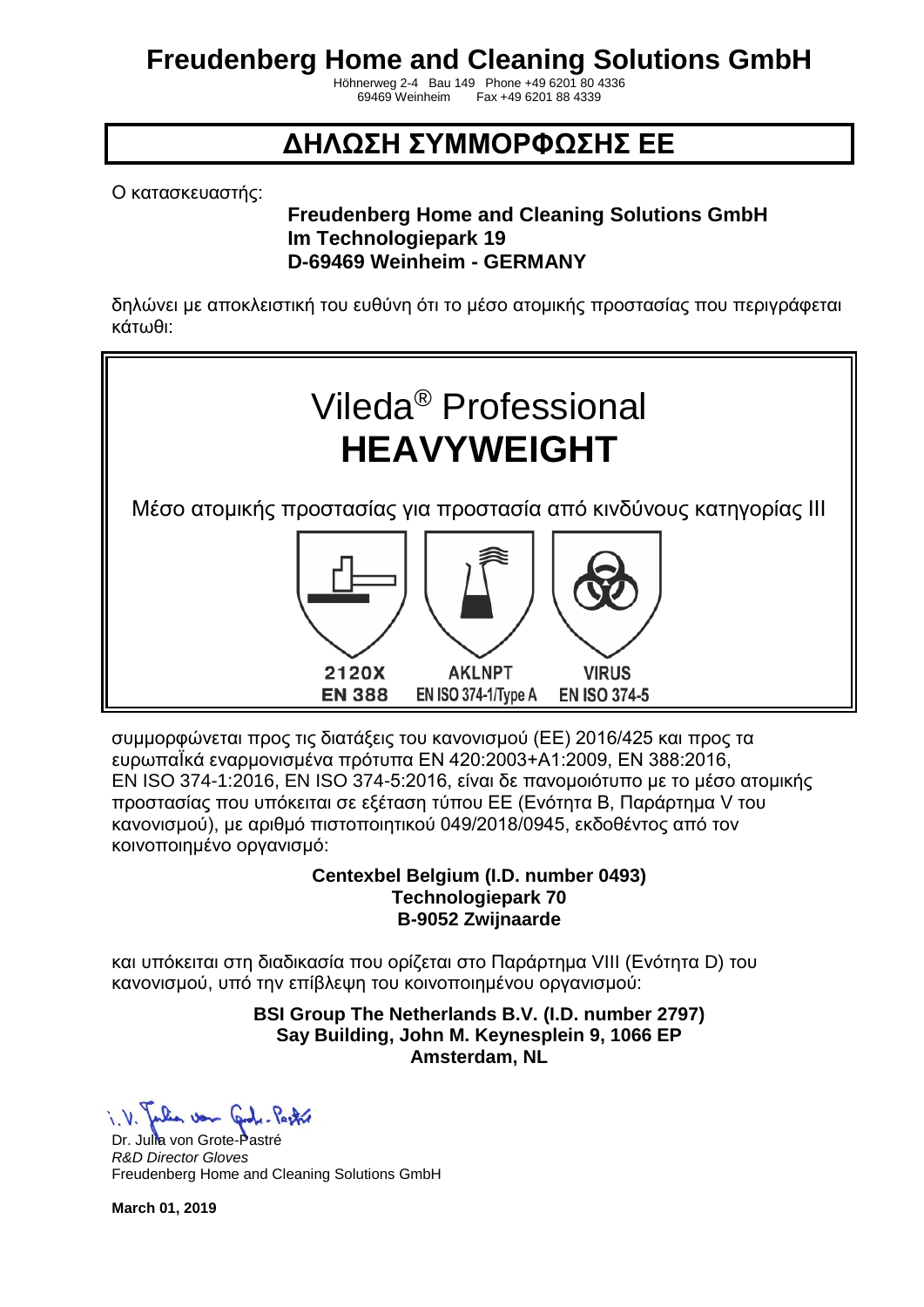Höhnerweg 2-4 Bau 149 Phone +49 6201 80 4336 Fax +49 6201 88 4339

## **DÉCLARATION EU DE CONFORMITÉ**

Le fabricant :

### **Freudenberg Home and Cleaning Solutions GmbH Im Technologiepark 19 D-69469 Weinheim - GERMANY**

déclare sous sa seule responsabilité que l'EPI décrit ci-après :



est en conformité avec les dispositions du Règlement (UE) 2016/425 et les normes européennes harmonisées EN 420:2003+A1:2009, EN 388:2016, EN ISO 374-1:2016, EN ISO 374-5:2016, et est identique à l'EPI soumis à l'examen UE de type (Module B, Annexe V du Règlement), en vertu du numéro de certificat 049/2018/0945 émis par l'organisme notifié :

#### **Centexbel Belgium (I.D. number 0493) Technologiepark 70 B-9052 Zwijnaarde**

et doit se soumettre à la procédure établie dans l'Annexe VIII (Modul D) du Règlement, sous la supervision de l'organisme notifié :

> **BSI Group The Netherlands B.V. (I.D. number 2797) Say Building, John M. Keynesplein 9, 1066 EP Amsterdam, NL**

Julian von Code-Partie

Dr. Julia von Grote-Pastré *R&D Director Gloves* Freudenberg Home and Cleaning Solutions GmbH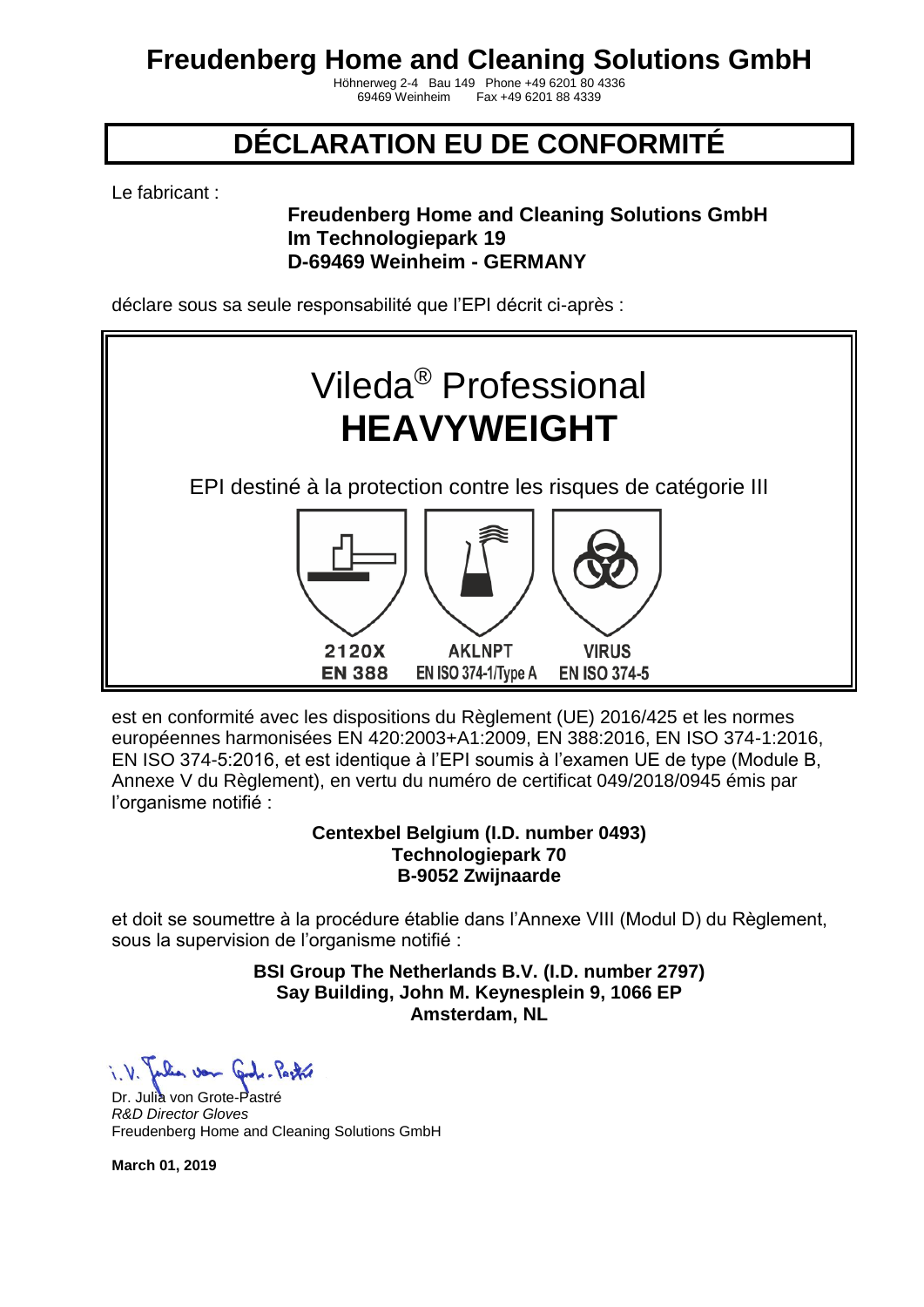Höhnerweg 2-4 Bau 149 Phone +49 6201 80 4336 Fax +49 6201 88 4339

### **DICHIARAZIONE DI CONFORMITÀ UE**

Il fabbricante:

### **Freudenberg Home and Cleaning Solutions GmbH Im Technologiepark 19 D-69469 Weinheim - GERMANY**

dichiara sotto la propria e unica responsabilità che il DPI descritto di seguito:



è conforme alle disposizioni del regolamento (UE) 2016/425 e alle norme europee armonizzate EN 420:2003+A1:2009, EN 388:2016, EN ISO 374-1:2016, EN ISO 374-5:2016, ed è identico al DPI che è soggetto all'esame UE del tipo (modulo B, allegato V al regolamento); con certificato numero 049/2018/0945 rilasciato dall'organismo notificato:

#### **Centexbel Belgium (I.D. number 0493) Technologiepark 70 B-9052 Zwijnaarde**

ed è soggetto alla procedura di cui all'allegato VIII (modulo D) del regolamento, sotto la supervisione dell'organismo notificato:

> **BSI Group The Netherlands B.V. (I.D. number 2797) Say Building, John M. Keynesplein 9, 1066 EP Amsterdam, NL**

Julia von Grobe-Pastre

Dr. Julia von Grote-Pastré *R&D Director Gloves* Freudenberg Home and Cleaning Solutions GmbH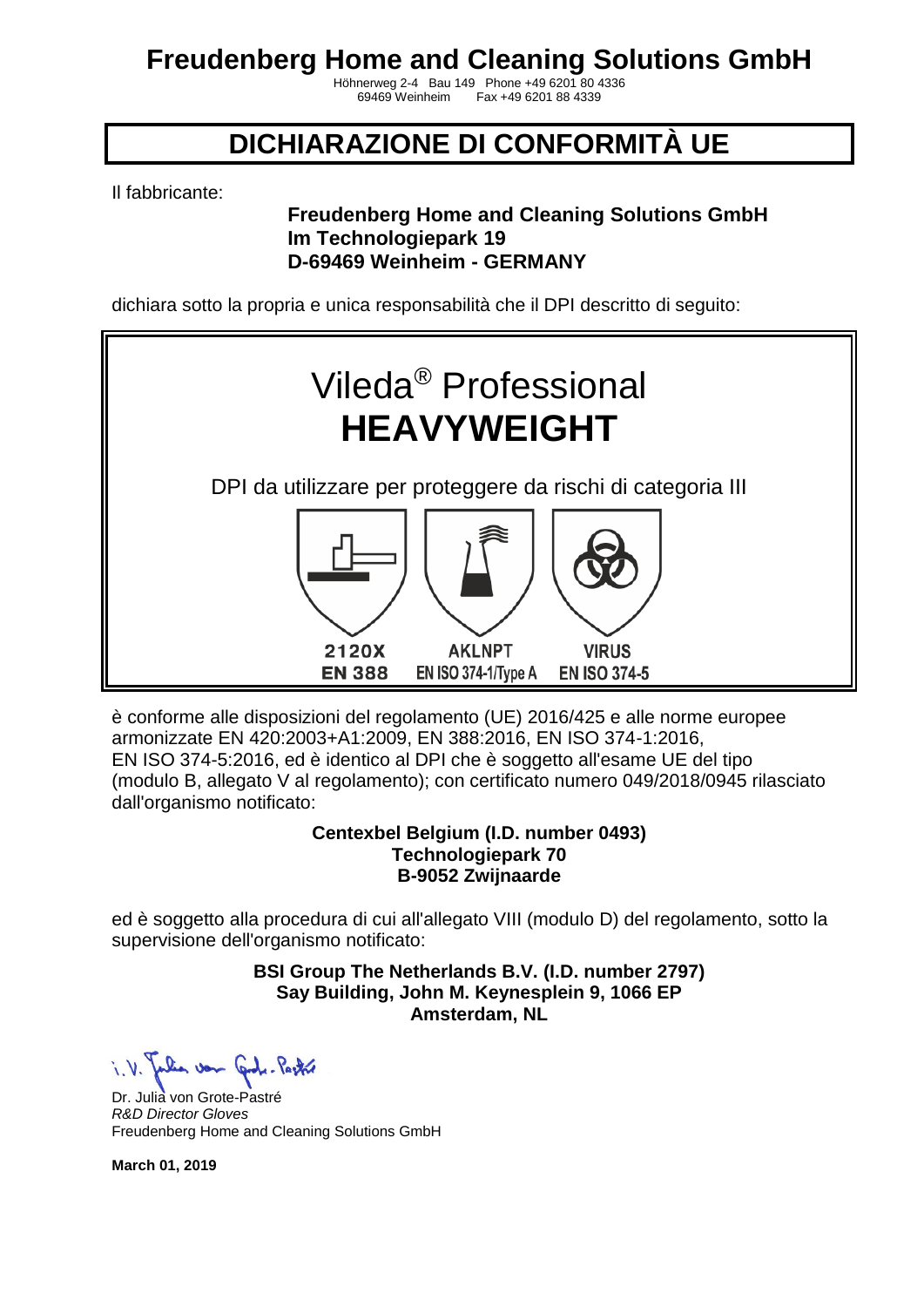Höhnerweg 2-4 Bau 149 Phone +49 6201 80 4336 Fax +49 6201 88 4339

## **EU MEGFELELŐSÉGI NYILATKOZAT**

A gyártó:

### **Freudenberg Home and Cleaning Solutions GmbH Im Technologiepark 19 D-69469 Weinheim - GERMANY**

kizárólagos felelőssége tudatában nyilatkozik arról, hogy az alább meghatározott PPE:



megfelel a 2016/425 (EU) Rendelet követelményeinek, valamint a(z) EN 420:2003+A1:2009, EN 388:2016, EN ISO 374-1:2016, EN ISO 374-5:2016 harmonizált európai szabványoknak, és azonos az EU típusvizsgálat (a Rendelet V. melléklete, B modul) hatálya alá tartozó PPE-vel; vonatkozó tanúsítvány száma: 049/2018/0945, kibocsátó tanúsító testület:

#### **Centexbel Belgium (I.D. number 0493) Technologiepark 70 B-9052 Zwijnaarde**

és vonatkozik rá a Rendelet VIII. mellékletében (D modul) meghatározott eljárás, melyet a következő Tanúsító testület felügyel:

> **BSI Group The Netherlands B.V. (I.D. number 2797) Say Building, John M. Keynesplein 9, 1066 EP Amsterdam, NL**

When von Code-Partie

Dr. Julia von Grote-Pastré *R&D Director Gloves* Freudenberg Home and Cleaning Solutions GmbH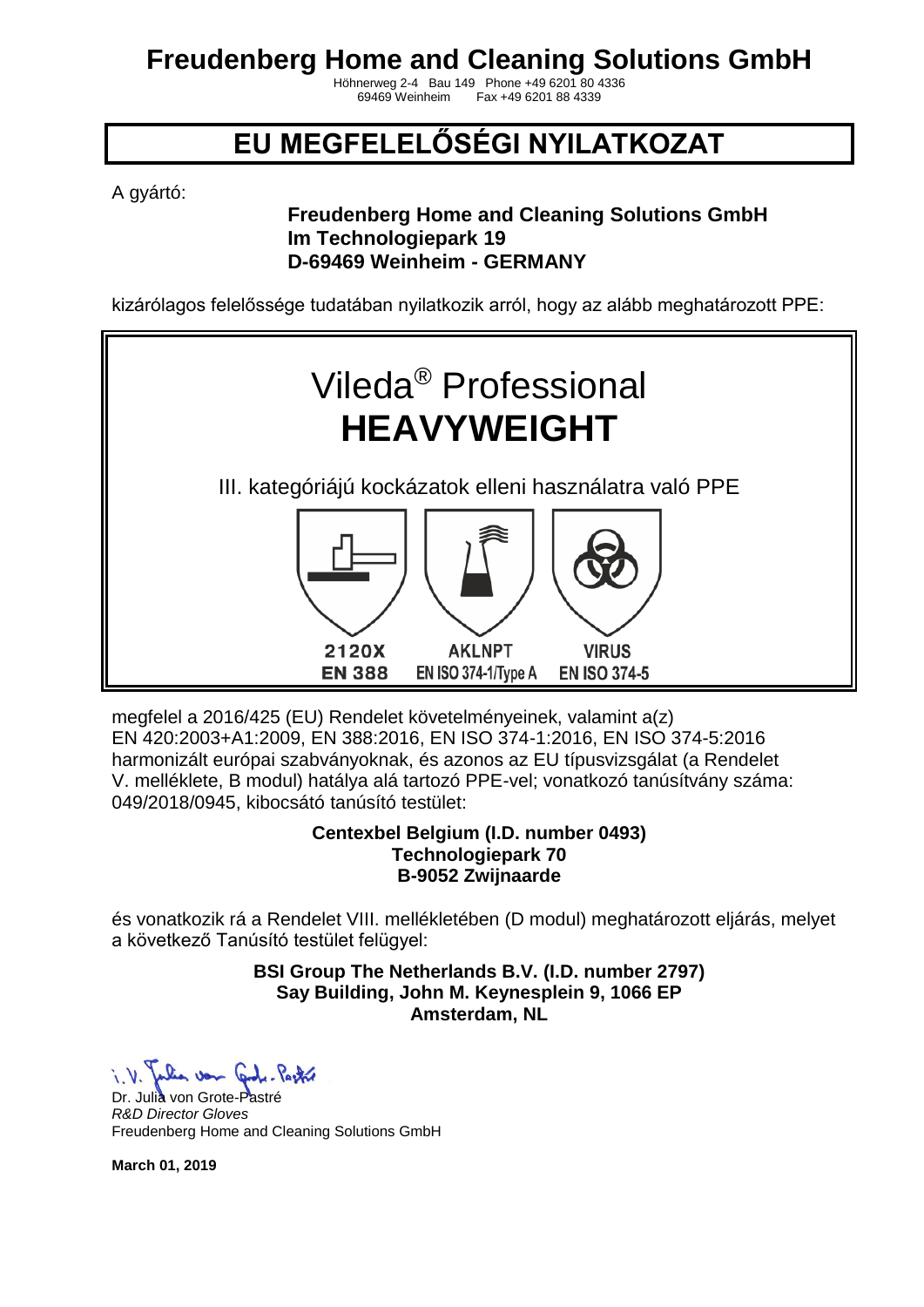Höhnerweg 2-4 Bau 149 Phone +49 6201 80 4336 Fax +49 6201 88 4339

### **EU-CONFORMITEITSVERKLARING**

De fabrikant:

### **Freudenberg Home and Cleaning Solutions GmbH Im Technologiepark 19 D-69469 Weinheim - GERMANY**

verklaart onder zijn eigen verantwoordelijkheid dat de hieronder beschreven PBM:



is in overeenstemming met de bepalingen van Verordening (EU) nr. 2016/425 en met de Europese geharmoniseerde normen EN 420:2003+A1:2009, EN 388:2016, EN ISO 374-1:2016, EN ISO 374-5:2016, en is identiek aan de PBM die aan het EU-typeonderzoek worden onderworpen (module B, bijlage V bij de verordening); onder het door de aangemelde instantie afgegeven certificaatnummer 049/2018/0945:

#### **Centexbel Belgium (I.D. number 0493) Technologiepark 70 B-9052 Zwijnaarde**

en valt onder de procedure uit bijlage VIII (module D) van de verordening onder toezicht van de aangemelde instantie:

> **BSI Group The Netherlands B.V. (I.D. number 2797) Say Building, John M. Keynesplein 9, 1066 EP Amsterdam, NL**

Julia von Code-Pectre

Dr. Julia von Grote-Pastré *R&D Director Gloves* Freudenberg Home and Cleaning Solutions GmbH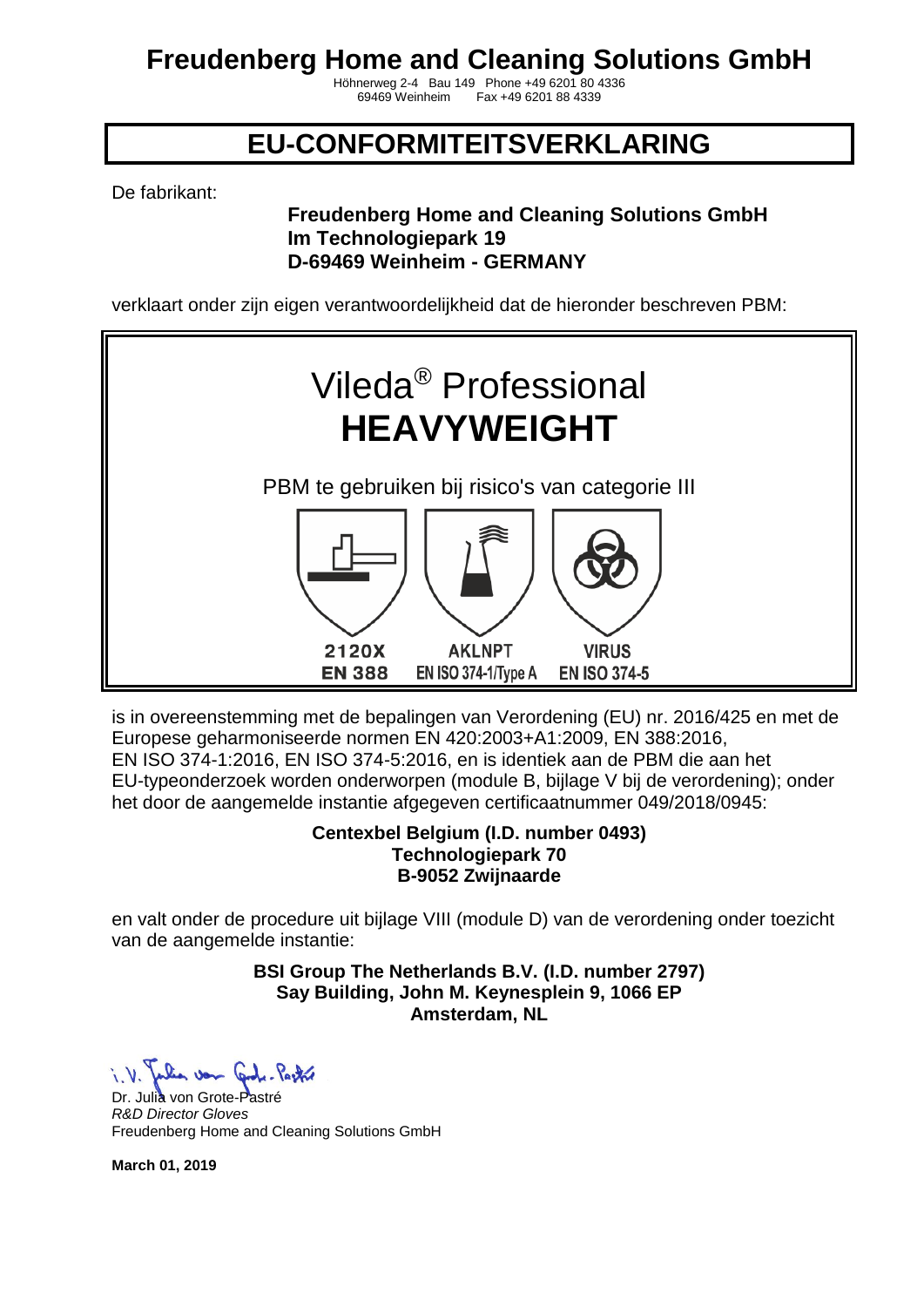Höhnerweg 2-4 Bau 149 Phone +49 6201 80 4336 Fax +49 6201 88 4339

## **DEKLARACJA ZGODNOŚCI UE**

Producent:

### **Freudenberg Home and Cleaning Solutions GmbH Im Technologiepark 19 D-69469 Weinheim - GERMANY**

deklaruje, na swoją wyłączną odpowiedzialność, że ŚOI opisane poniżej:



są zgodne z postanowieniami Rozporządzenia (UE) 2016/425 oraz europejskimi normami zharmonizowanymi EN 420:2003+A1:2009, EN 388:2016, EN ISO 374-1:2016, EN ISO 374-5:2016 oraz identyczne z ŚOI podlegającymi badaniu typu UE (Moduł B, Załącznik V Rozporządzenia); zgodnie z certyfikatem o numerze 049/2018/0945 wydanym przez jednostkę notyfikowaną:

#### **Centexbel Belgium (I.D. number 0493) Technologiepark 70 B-9052 Zwijnaarde**

oraz podlegają procedurze określonej w Załączniku VIII (Moduł D) Rozporządzenia, pod nadzorem jednostki notyfikowanej:

> **BSI Group The Netherlands B.V. (I.D. number 2797) Say Building, John M. Keynesplein 9, 1066 EP Amsterdam, NL**

i. V. Julia von Code-Partie

Dr. Julia von Grote-Pastré *R&D Director Gloves* Freudenberg Home and Cleaning Solutions GmbH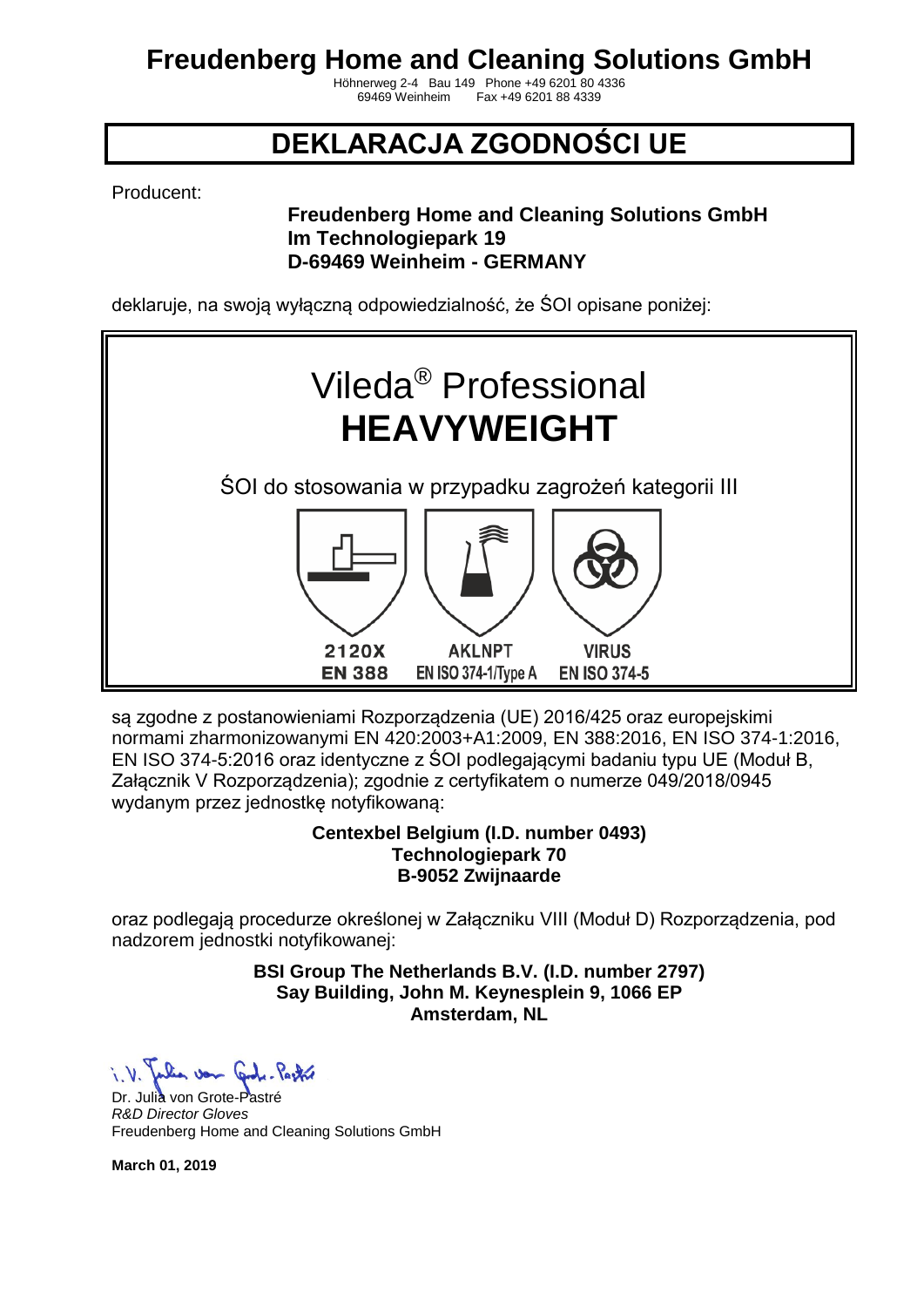Höhnerweg 2-4 Bau 149 Phone +49 6201 80 4336 Fax +49 6201 88 4339

## **DECLARAÇÃO UE DE CONFORMIDADE**

O fabricante:

### **Freudenberg Home and Cleaning Solutions GmbH Im Technologiepark 19 D-69469 Weinheim - GERMANY**

declara, sob a sua exclusiva responsabilidade, que o EPI descrito a seguir:



está em conformidade com as disposições do Regulamento (UE) 2016/425 e com as normas europeias harmonizadas EN 420:2003+A1:2009, EN 388:2016, EN ISO 374-1:2016, EN ISO 374-5:2016, e é idêntico ao EPI que está sujeito ao exame UE de tipo (Módulo B, Anexo V do Regulamento) – com o número de certificado 049/2018/0945 emitido pelo Organismo Notificado:

#### **Centexbel Belgium (I.D. number 0493) Technologiepark 70 B-9052 Zwijnaarde**

e está sujeito ao procedimento previsto no Anexo VIII (Módulo D) do Regulamento sob a supervisão do Organismo Notificado:

> **BSI Group The Netherlands B.V. (I.D. number 2797) Say Building, John M. Keynesplein 9, 1066 EP Amsterdam, NL**

When von Code-Partie

Dr. Julia von Grote-Pastré *R&D Director Gloves* Freudenberg Home and Cleaning Solutions GmbH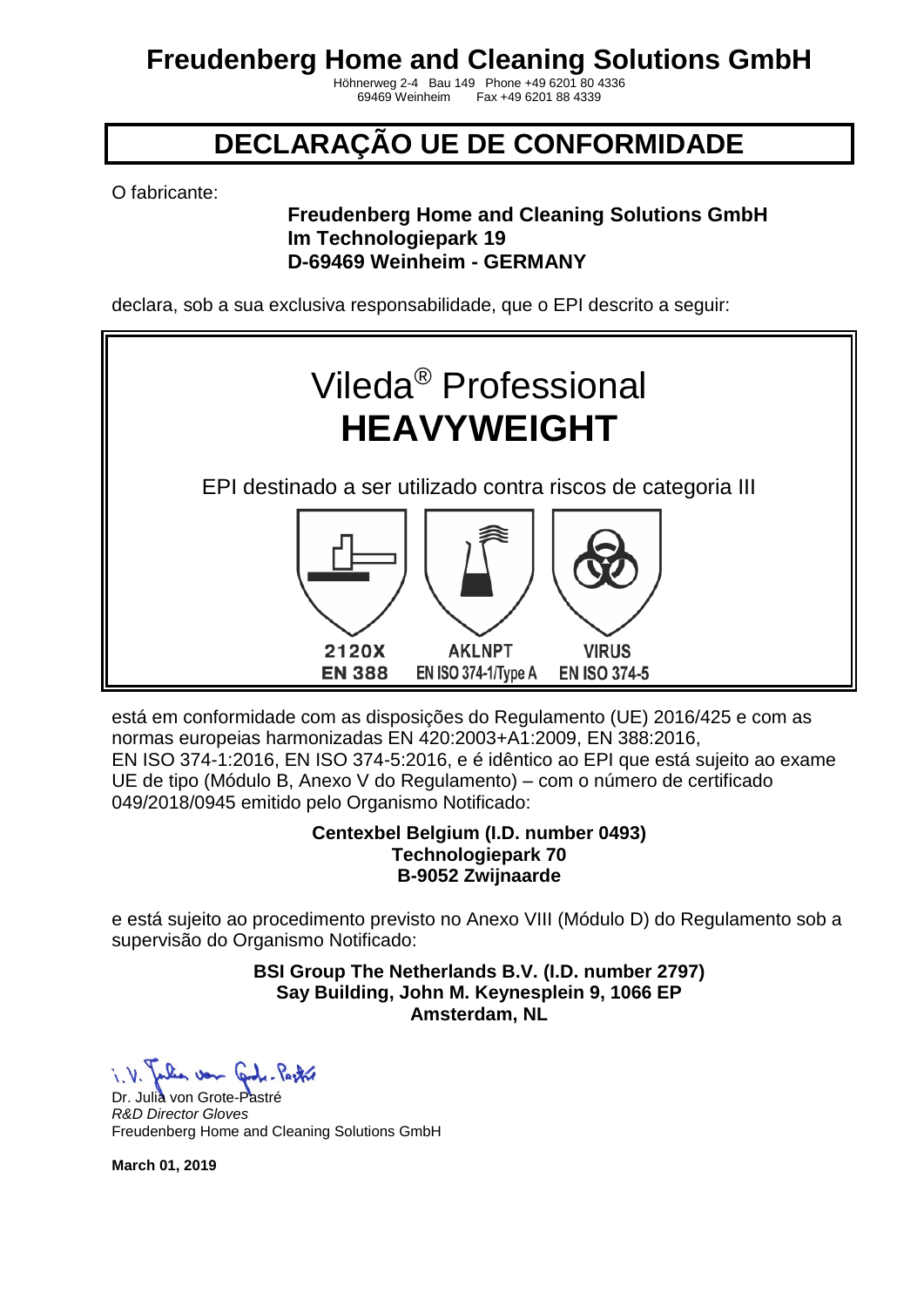Höhnerweg 2-4 Bau 149 Phone +49 6201 80 4336 Fax +49 6201 88 4339

### **DECLARAŢIE DE CONFORMITATE UE**

Producătorul:

### **Freudenberg Home and Cleaning Solutions GmbH Im Technologiepark 19 D-69469 Weinheim - GERMANY**

declară pe propria răspundere că EIP descris în cele ce urmează:



este în conformitate cu prevederile Regulamentului (UE) 2016/425 și cu standardele europene armonizate EN 420:2003+A1:2009, EN 388:2016, EN ISO 374-1:2016, EN ISO 374-5:2016, și este identic cu EIP care face obiectul examinării de tip UE (modulul B, anexa V la Regulament); conform certificatului numărul 049/2018/0945 eliberat de organismul notificat:

#### **Centexbel Belgium (I.D. number 0493) Technologiepark 70 B-9052 Zwijnaarde**

și face obiectul procedurii definite în anexa VIII (Modulul D) la Regulament sub supravegherea organismului notificat:

> **BSI Group The Netherlands B.V. (I.D. number 2797) Say Building, John M. Keynesplein 9, 1066 EP Amsterdam, NL**

 $\sqrt{2}$ Julia von Code-Pastre

Dr. Julia von Grote-Pastré *R&D Director Gloves* Freudenberg Home and Cleaning Solutions GmbH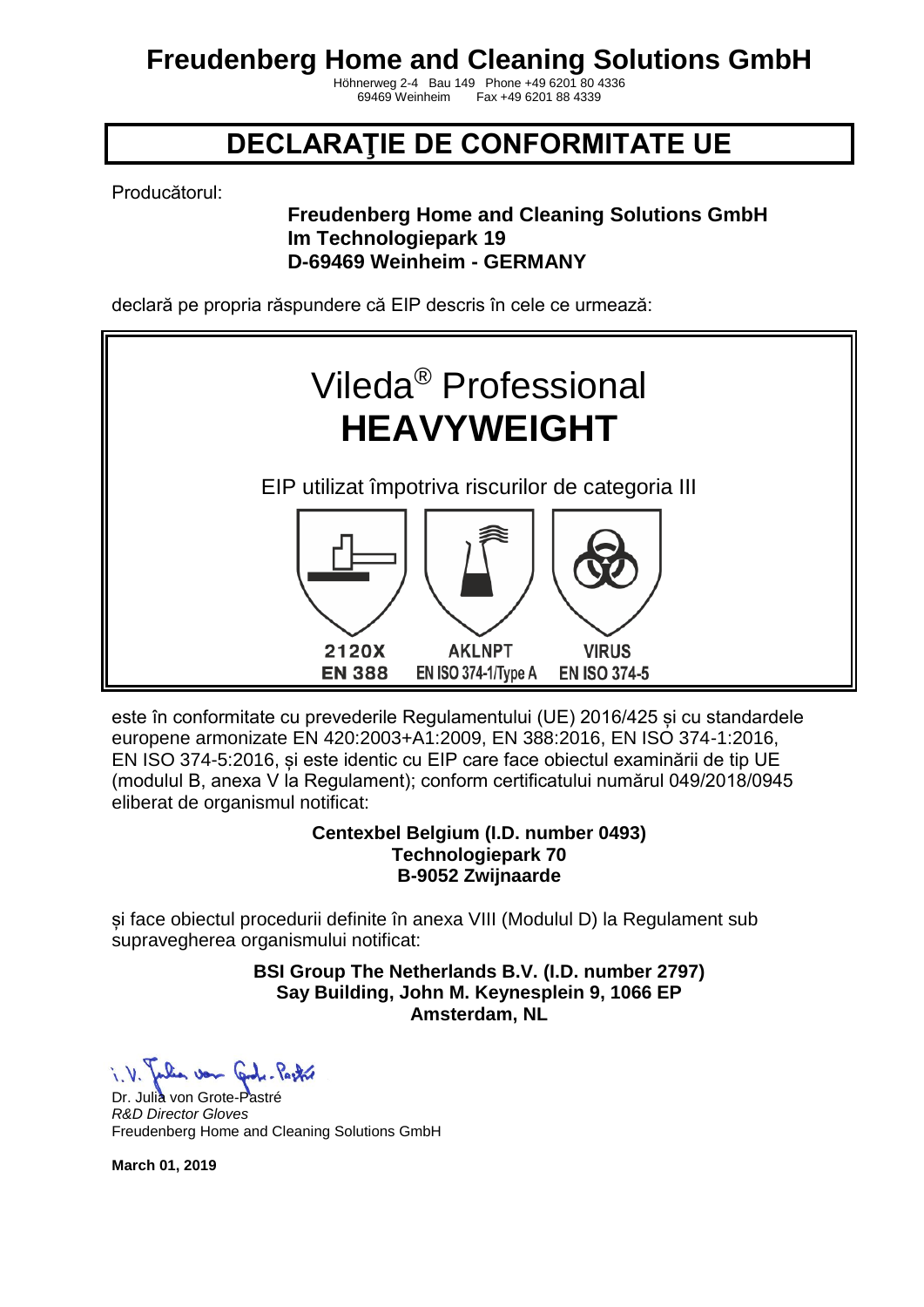Höhnerweg 2-4 Bau 149 Phone +49 6201 80 4336 Fax +49 6201 88 4339

## **IZJAVA EU O SKLADNOSTI**

Proizvajalec:

### **Freudenberg Home and Cleaning Solutions GmbH Im Technologiepark 19 D-69469 Weinheim - GERMANY**

izključno na svojo odgovornost izjavlja, da je osebna zaščitna oprema, opisana v nadaljevanju:



je v skladu z določbami Uredbe (EU) 2016/425 in z evropskimi usklajenimi standardi EN 420:2003+A1:2009, EN 388:2016, EN ISO 374-1:2016,

EN ISO 374-5:2016 in je identična osebni zaščitni opremi, ki je predmet EU-pregleda tipa (modul B, Priloga V k Uredbi); pod številko spričevala 049/2018/0945, ki jo je izdal priglašeni organ:

> **Centexbel Belgium (I.D. number 0493) Technologiepark 70 B-9052 Zwijnaarde**

in je predmet postopka iz Priloge VIII (Modul D) uredbe pod nadzorom priglašenega organa:

#### **BSI Group The Netherlands B.V. (I.D. number 2797) Say Building, John M. Keynesplein 9, 1066 EP Amsterdam, NL**

when von God

Dr. Julia von Grote-Pastré *R&D Director Gloves* Freudenberg Home and Cleaning Solutions GmbH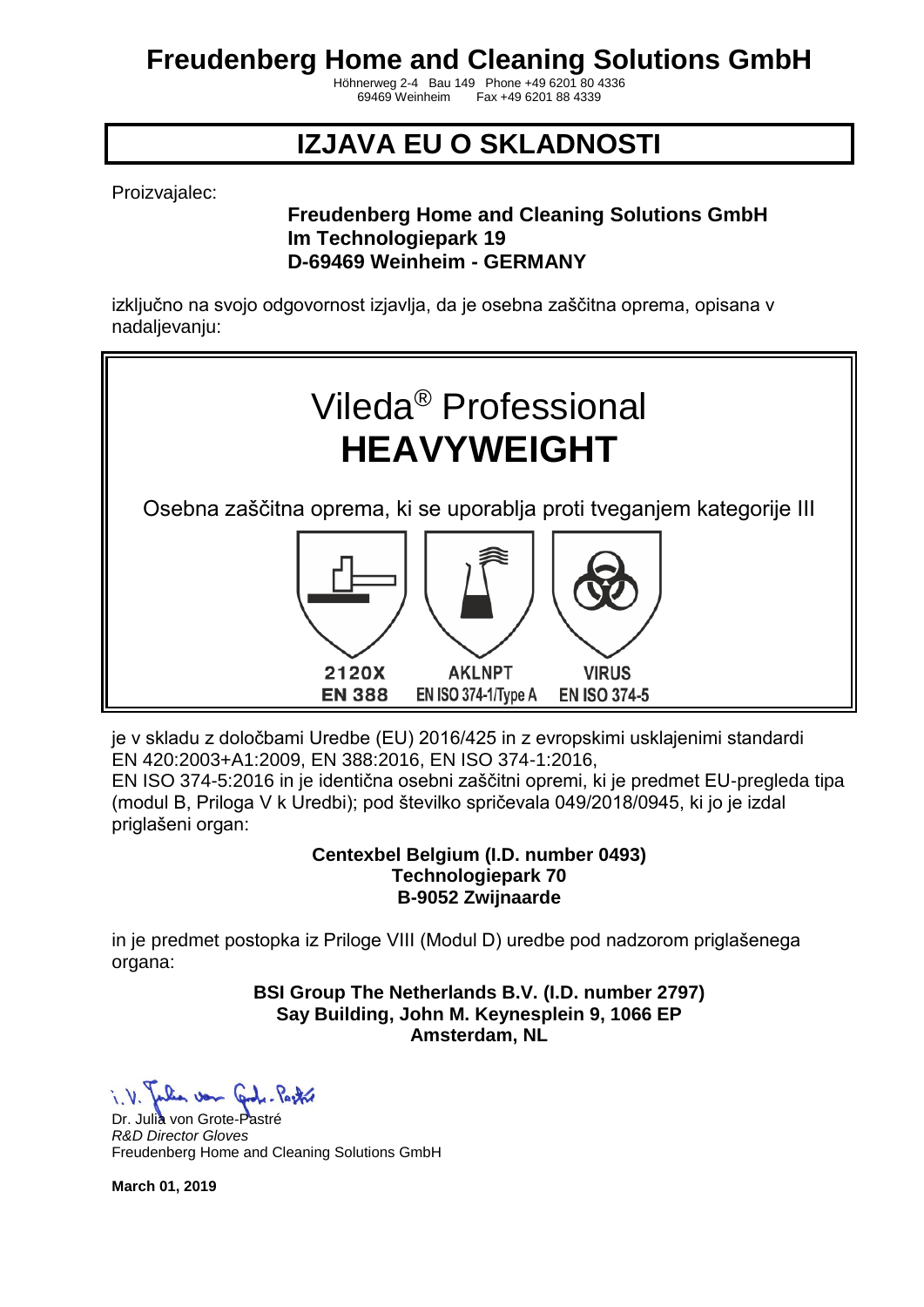Höhnerweg 2-4 Bau 149 Phone +49 6201 80 4336 Fax +49 6201 88 4339

### **EU:N VAATIMUSTENMUKAISUUSVAKUUTUS**

Valmistaja:

### **Freudenberg Home and Cleaning Solutions GmbH Im Technologiepark 19 D-69469 Weinheim - GERMANY**

vakuuttaa yksinomaisella vastuullaan, että seuraavassa kuvattu henkilönsuojain:



on yhdenmukainen asetuksen (EU) 2016/425 ja yhdenmukaistettujen eurooppalaisten standardien EN 420:2003+A1:2009, EN 388:2016, EN ISO 374-1:2016, EN ISO 374-5:2016 ehtojen kanssa ja vastaa henkilönsuojainta, jota koskee EU-tyyppitarkastus (moduuli B, asetuksen liite V), virallisen laitoksen myöntämällä sertifikaattinumerolla 049/2018/0945 :

#### **Centexbel Belgium (I.D. number 0493) Technologiepark 70 B-9052 Zwijnaarde**

ja sitä koskee asetuksen liitteessä VIII (moduuli D) määritetty menettely virallisen laitoksen valvonnassa:

> **BSI Group The Netherlands B.V. (I.D. number 2797) Say Building, John M. Keynesplein 9, 1066 EP Amsterdam, NL**

a von Cont. Porter

Dr. Julia von Grote-Pastré *R&D Director Gloves* Freudenberg Home and Cleaning Solutions GmbH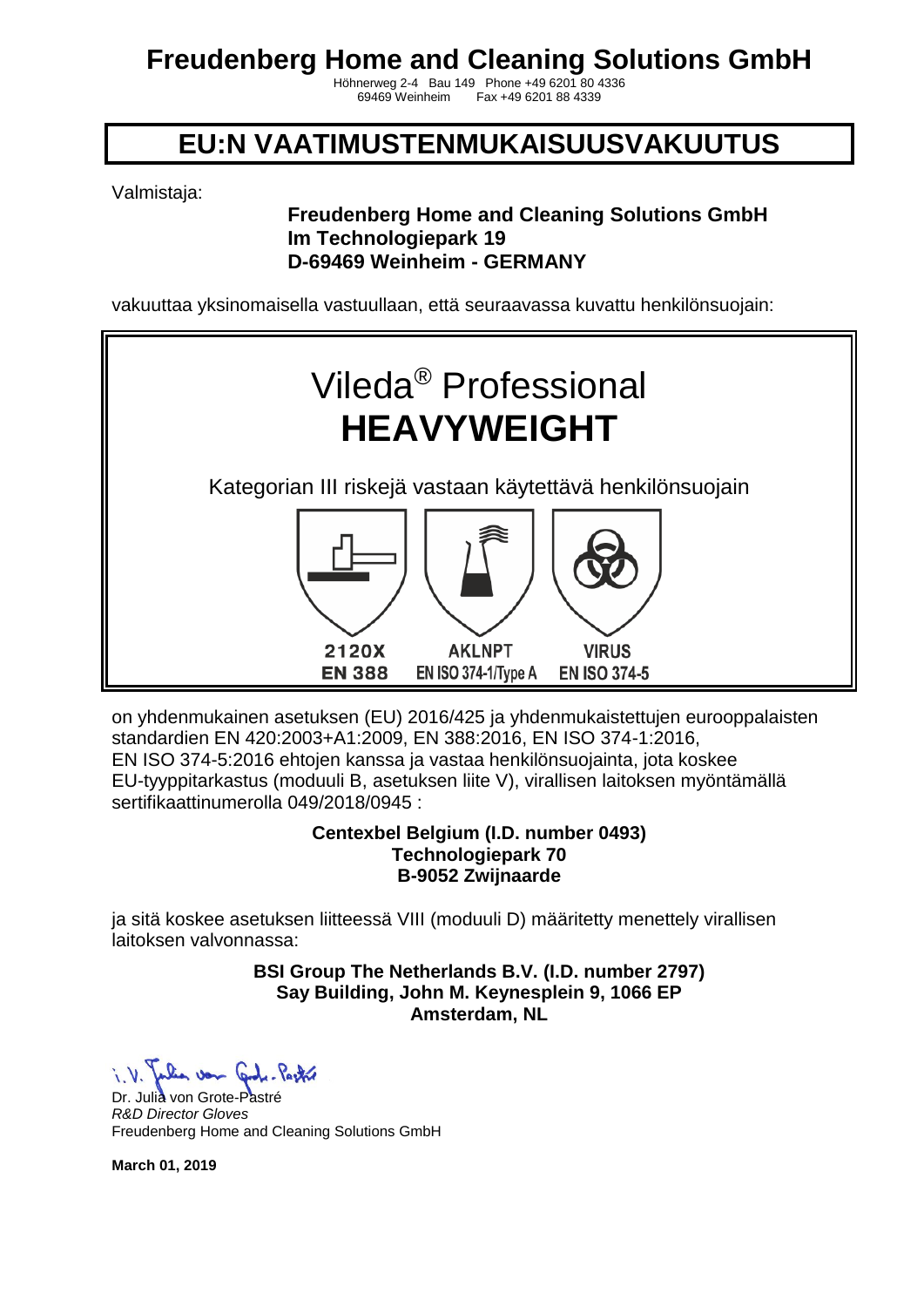Höhnerweg 2-4 Bau 149 Phone +49 6201 80 4336 Fax +49 6201 88 4339

# **EU-FÖRSÄKRAN OM ÖVERENSSTÄMMELSE**

Tillverkare:

### **Freudenberg Home and Cleaning Solutions GmbH Im Technologiepark 19 D-69469 Weinheim - GERMANY**

förklarar under eget ansvar att den PPE-produkt som beskrivs nedan:



överensstämmer med bestämmelserna i förordning (EU) 2016/425 och med de europeiska harmoniserade standarderna EN 420:2003+A1:2009, EN 388:2016, EN ISO 374-1:2016, EN ISO 374-5:2016, samt är identisk med den PPE-produkt som omfattas av EU-typkontrollen (modul B, bilaga V i förordningen); under det intygsnummer 049/2018/0945 som utfärdats av det anmälda organet:

#### **Centexbel Belgium (I.D. number 0493) Technologiepark 70 B-9052 Zwijnaarde**

och omfattas av förfarandet som beskrivs i bilaga VIII (modul D) i förordningen under övervakning av det anmälda organet:

> **BSI Group The Netherlands B.V. (I.D. number 2797) Say Building, John M. Keynesplein 9, 1066 EP Amsterdam, NL**

When von Card, Partir

Dr. Julia von Grote-Pastré *R&D Director Gloves* Freudenberg Home and Cleaning Solutions GmbH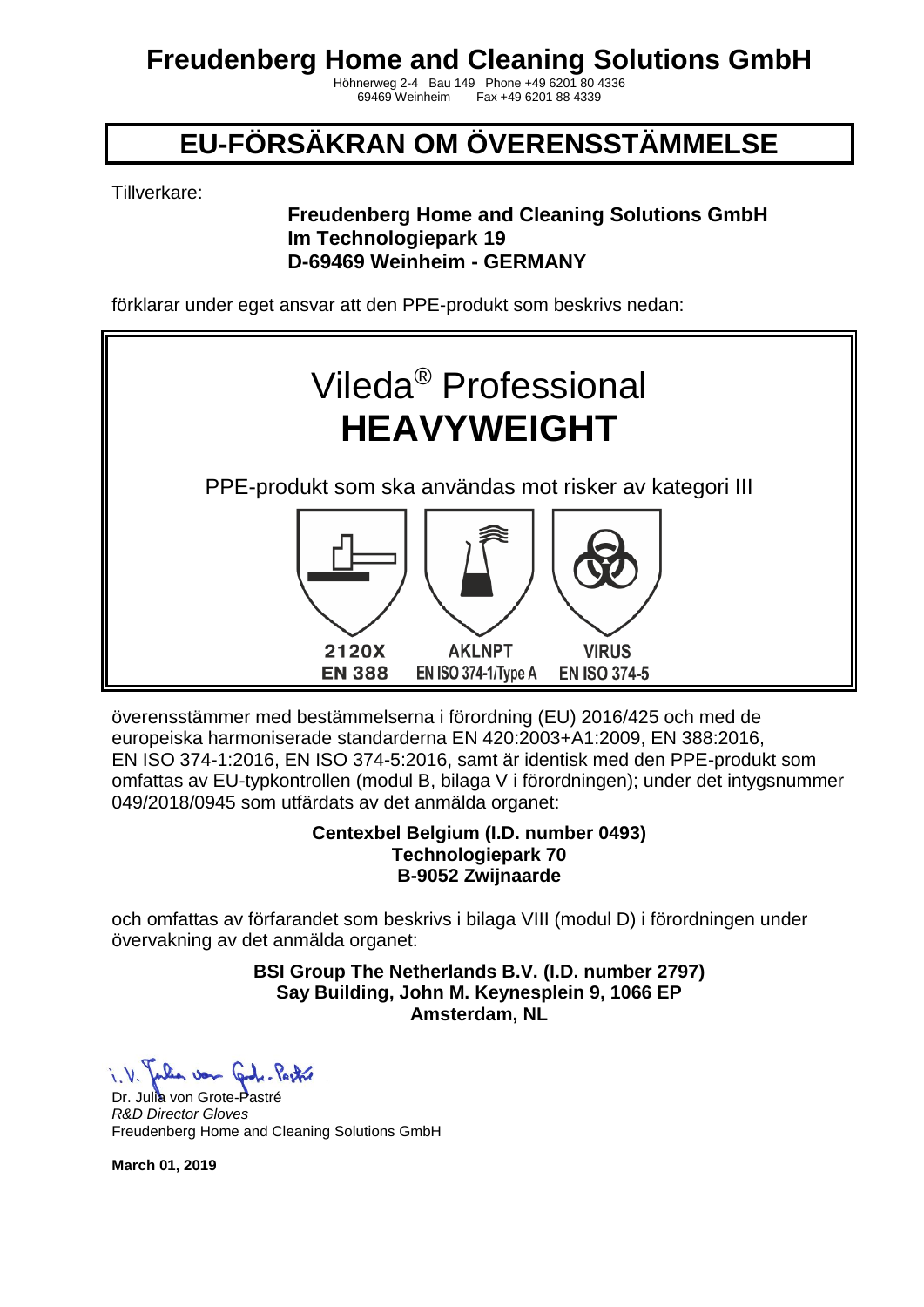Höhnerweg 2-4 Bau 149 Phone +49 6201 80 4336 Fax +49 6201 88 4339

### **EU-ERKLÆRING OM OVERENSSTEMMELSE**

Produsenten:

### **Freudenberg Home and Cleaning Solutions GmbH Im Technologiepark 19 D-69469 Weinheim - GERMANY**

erklærer på eget ansvar at PPE beskrevet nedenfor:



er i samsvar med bestemmelsene i regulativ (EU) 2016/425 og med europeiske harmoniserte standarder EN 420:2003+A1:2009, EN 388:2016, EN ISO 374-1:2016, EN ISO 374-5:2016 og er identisk med PPE som er underlagt EU- typeundersøkelse (modul B, vedlegg V til forskriften); under sertifikatnummer 049/2018/0945 utstedt av det meldte organet:

#### **Centexbel Belgium (I.D. number 0493) Technologiepark 70 B-9052 Zwijnaarde**

og er underlagt prosedyren angitt i vedlegg VIII (Modul D) i forskriften under tilsyn av det meldte organet:

> **BSI Group The Netherlands B.V. (I.D. number 2797) Say Building, John M. Keynesplein 9, 1066 EP Amsterdam, NL**

a von Grote-Pastre

Dr. Julia von Grote-Pastré *R&D Director Gloves* Freudenberg Home and Cleaning Solutions GmbH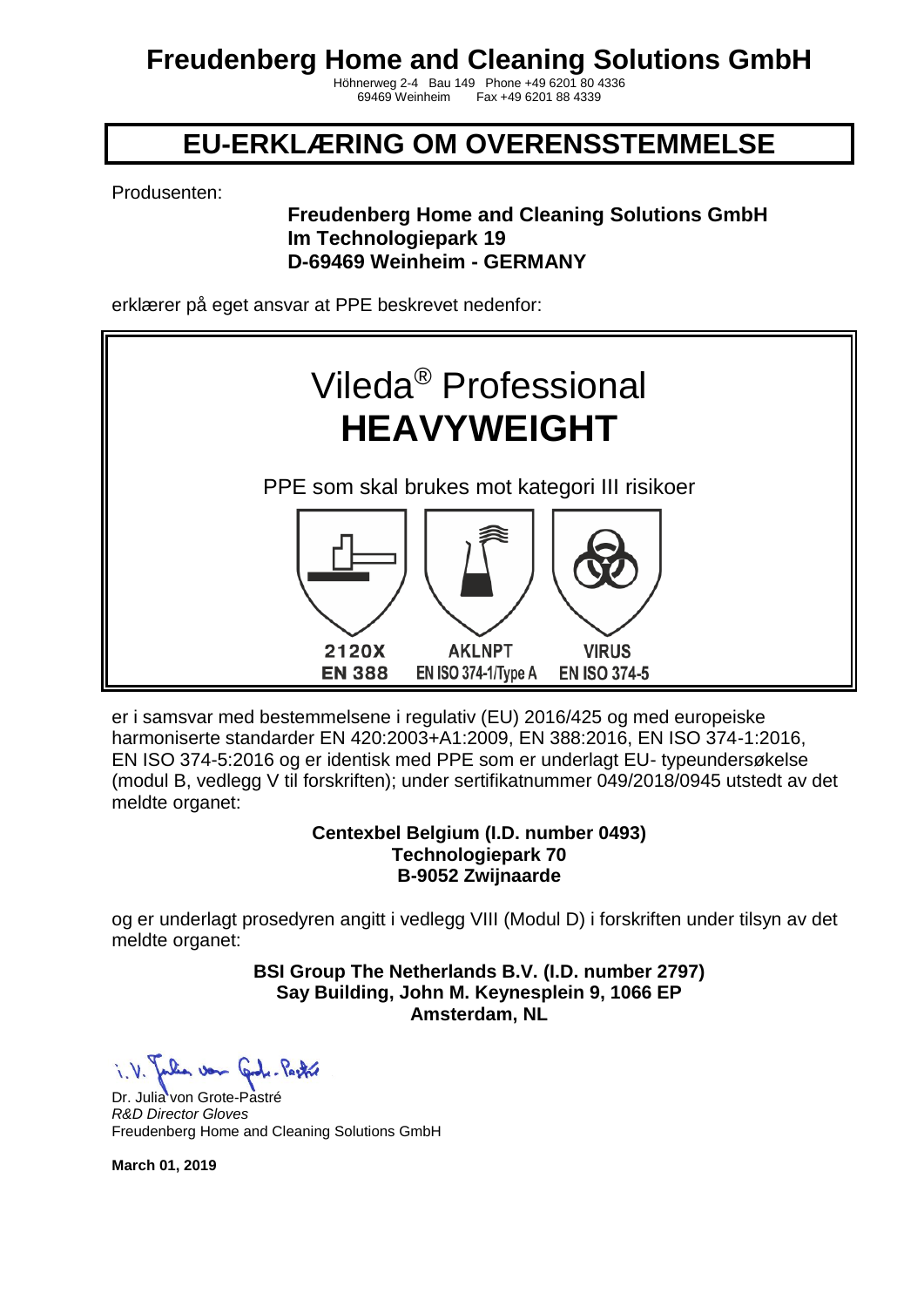Höhnerweg 2-4 Bau 149 Phone +49 6201 80 4336 Fax +49 6201 88 4339

### **ДЕКЛАРАЦИЯ СООТВЕТСТВИЯ ЕС**

Производитель:

### **Freudenberg Home and Cleaning Solutions GmbH Im Technologiepark 19 D-69469 Weinheim - GERMANY**

заявляет под свою исключительную ответственность, что СИЗ, описание которого приведено ниже:



соответствует требованиям Регламента (ЕС) 2016/425 и Европейских гармонизированных стандартов EN 420:2003+A1:2009, EN 388:2016, EN ISO 374-1:2016, EN ISO 374-5:2016, а также идентичен СИЗ, прошедшему типовые испытания, установленные ЕС (модуль B, приложение V Регламента); в соответствии с сертификатом ЕС номер 049/2018/0945 , выданным нотифицированным органом:

#### **Centexbel Belgium (I.D. number 0493) Technologiepark 70 B-9052 Zwijnaarde**

и подвергается процедуре, изложенной в приложении VIII (модуль D) Регламента под контролем нотифицированного органа:

#### **BSI Group The Netherlands B.V. (I.D. number 2797) Say Building, John M. Keynesplein 9, 1066 EP Amsterdam, NL**

Dr. Julia von Grote-Pastré *R&D Director Gloves* Freudenberg Home and Cleaning Solutions GmbH